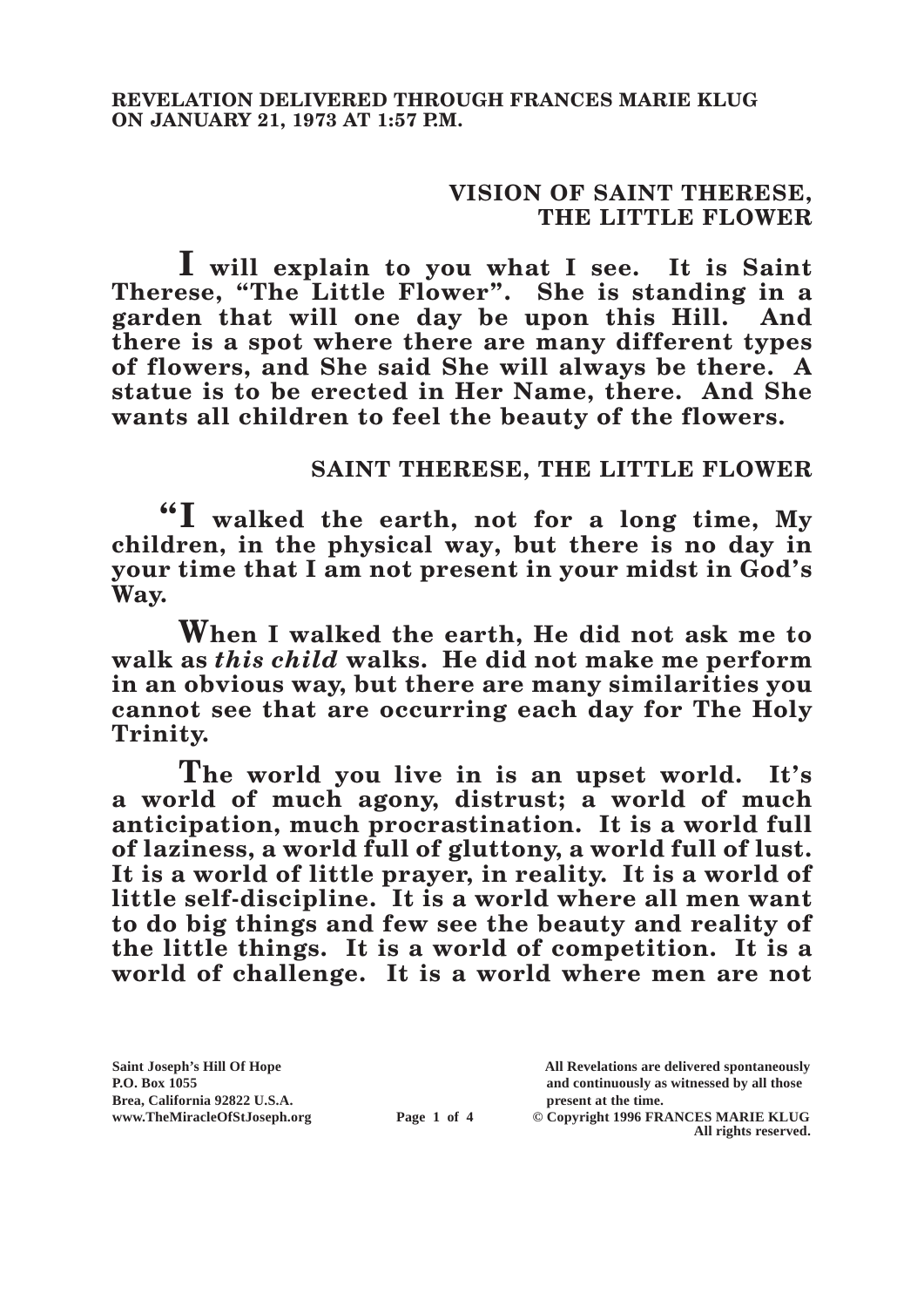**seeing the beauty of God's creations; first of all, the Beauty of the human way, the privilege it is.**

**Men are destroying themselves because they do not want vocation of any way. They do not want vocation that says: 'I will have to walk a road for all men. I will have to walk a road to serve God in the midst of all men.' Men are thinking more selfishly. Men are becoming distracted by the things of the flesh, the material gain. Men are becoming distracted by others' aims. Men are succumbing to every wish of every man. Men are accepting temptation as a matter of the human way.**

**Men are beginning to follow the wrong ways. They are misinterpreting the beauty of the past. Men are interpreting the beauty of the Bible the wrong way. Men are diminishing the Magnitude of the Priesthood, which The Son of God was the First One.**

**Men are beginning to accept each other on the least amount of terms. Men are beginning to take all synthetics rather than the real thing. Men now are ignoring the beauty of a flower. So few men say, 'What a beautiful flower I picked today.'**

**All men have the same chance to go to Heaven. All men have the same chance to serve God, through their talents, through their vocation, through their tasks, through every day.**

**I will stand in this garden in a statue form and I will look at every child who is born, and I will point out the flowers that must always be there for children to see, for children to learn to care. Some will be** 

**Brea, California 92822 U.S.A. present at the time.**<br> **Page 2 of 4** © Copyright 1996 FR.

**Saint Joseph's Hill Of Hope All Revelations are delivered spontaneously P.O. Box 1055 and continuously as witnessed by all those** 

**Page 2 of 4** © Copyright 1996 FRANCES MARIE KLUG **All rights reserved.**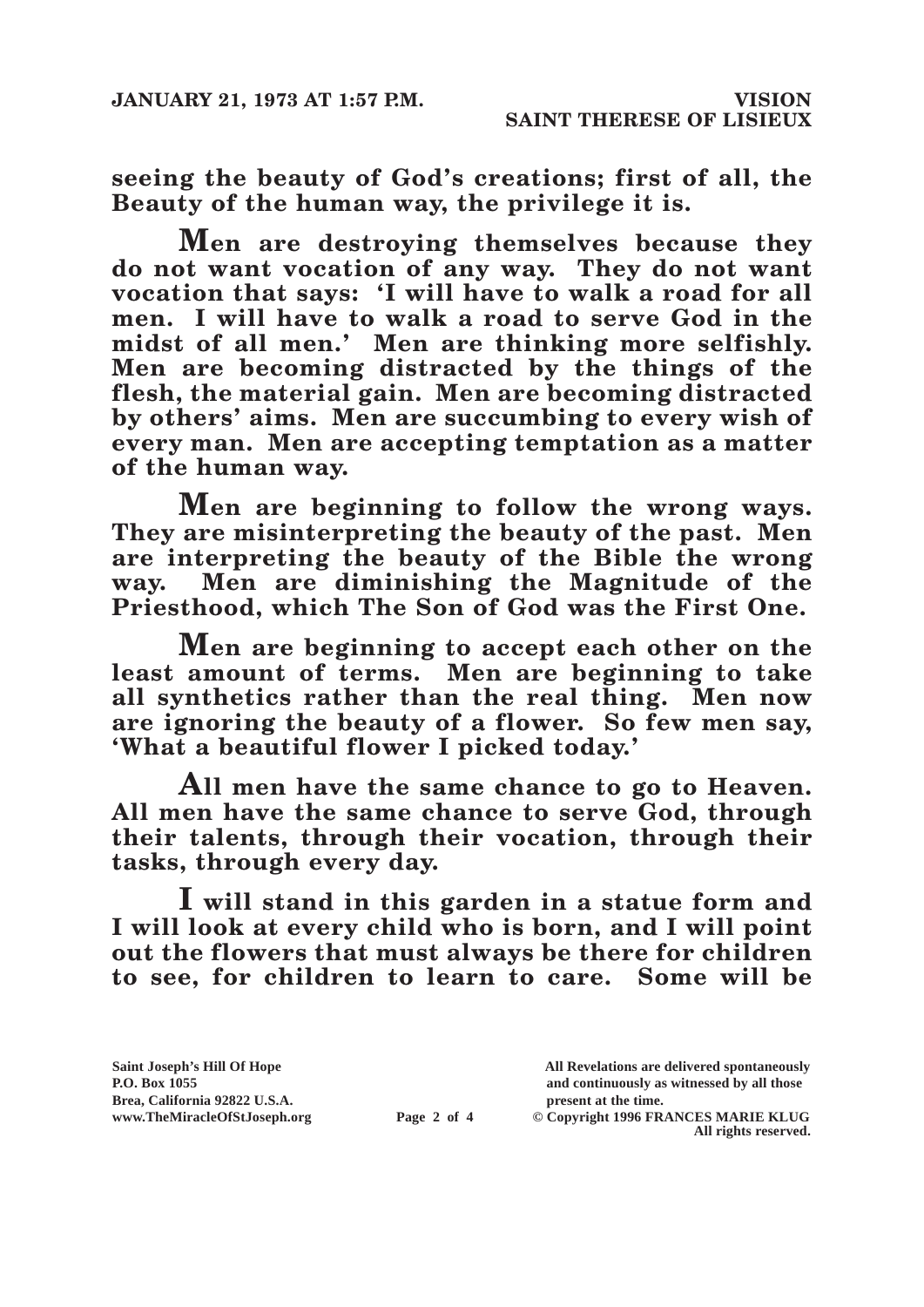**small, some will be large, some will be colorful; some will be not evident to the eye conspicuously, but they will be there. I stand in the garden, I will tell you where: down there.**

**I invite you, on this day, to visit Me. I invite you to stand and to share with Me the Beauty of the human way. I invite you to pray where you will see Me. I invite you to ask questions, vocation way.**

**So many sons refuse to accept the beauty of the Priesthood. 'Why?' I say. It is not a lonesome life as they suspect, for how can you be lonesome when you give and you give and you give and you give, and you forget to take? How can lonesomeness enter in? Man says, 'Lonesome, it is.' Not so. Man can become so busy working for God, he forgets to work only for man.**

**I say to you on this day: 'Encourage men to walk the Priesthood Way and tell them to think of every child as a flower in God's garden that needs care. And tell them that the only time the child should be cut from the stem is when God chooses the time for him to come Here.'**

**I have spoken much through** *this child***. It was I Who introduced** *The Miracle Of The Beloved Saint Joseph* **to the world; God's Will, not Mine. And now the world must begin to know the Magnitude of This Beloved Saint and the world must begin to say His Name, for in It there is All Grace.**

**So, My little ones, you are a flower in God's Love, God's Way. You are one of beauty. Some of you are** 

**Saint Joseph's Hill Of Hope All Revelations are delivered spontaneously P.O. Box 1055 and continuously as witnessed by all those**  Brea, California 92822 U.S.A.<br>
www.TheMiracleOfStJoseph.org<br> **Page 3 of 4** © Copyright 1996 FR.

**Page 3 of 4** © Copyright 1996 FRANCES MARIE KLUG

**All rights reserved.**